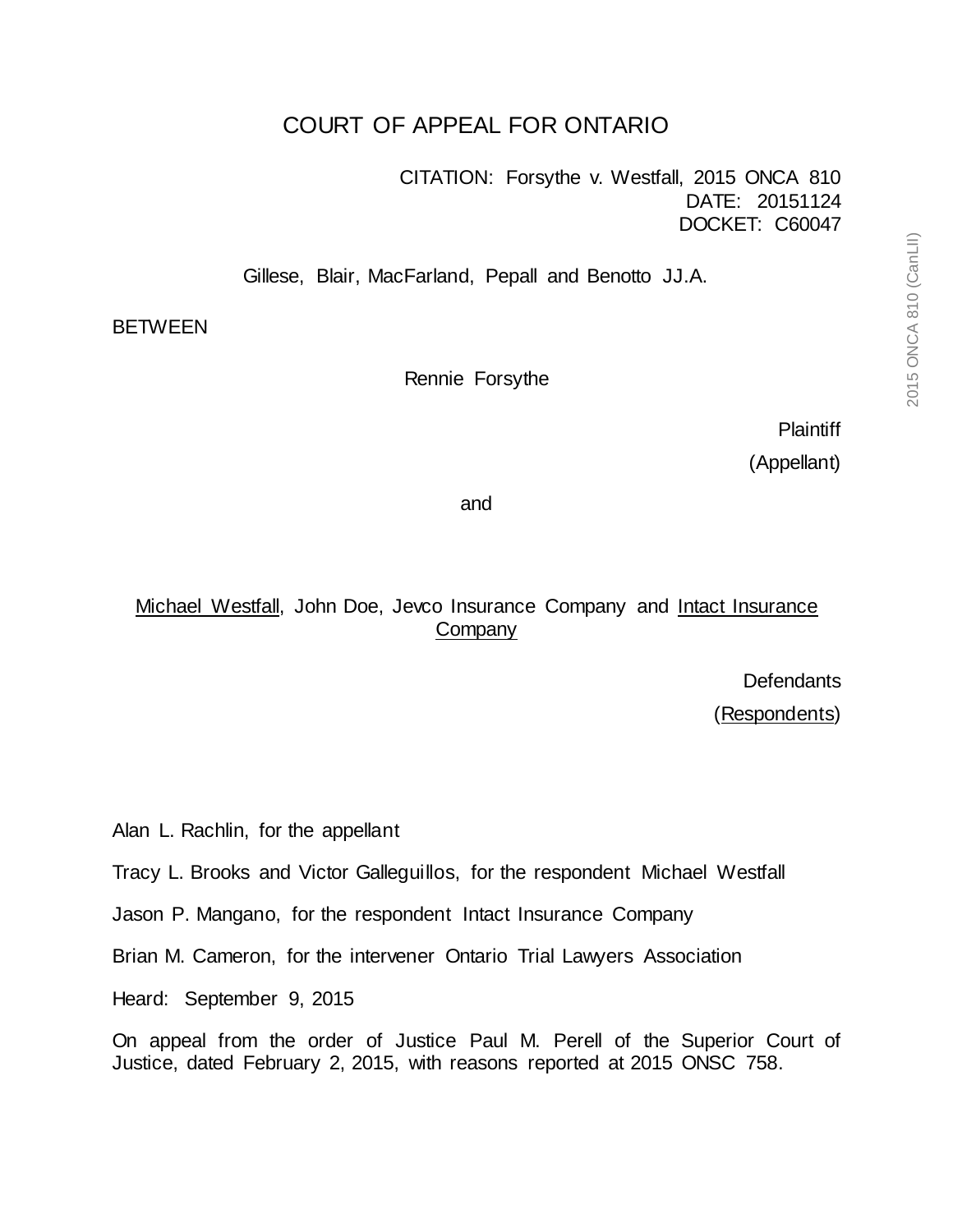## **MacFarland J.A.:**

[1] This is an appeal from the order of Perell J. dated February 2, 2015 permanently staying the within action against the respondent Michael Westfall.

## **OVERVIEW**

[2] The appellant, Rennie Forsythe, was a passenger on a motorcycle owned and operated by Westfall, an Alberta resident, when that vehicle was involved in a single vehicle accident in British Columbia on August 11, 2012. Westfall claims the accident was caused solely by an unidentified driver.

[3] The appellant was injured in the accident. She is an Ontario resident. She was treated for her injuries initially in British Columbia and Alberta and thereafter in her home province, Ontario.

[4] The appellant seeks damages for her injuries and commenced the within action against Westfall, his insurer Jevco Insurance Company, her own insurer AXA Insurance (Canada) ("AXA"),<sup>1</sup> and John Doe, representing the unidentified driver.

<sup>&</sup>lt;sup>1</sup> The appellant originally commenced proceedings against Intact Insurance Company ("Intact Insurance") rather than AXA. She obtained an order substituting AXA for Intact Insurance in the statement of claim after the motion that is the subject of this appeal was brought. The title of proceedings used in this judgment matches that of the order under appeal, which did not incorporate the amendment. Neither Intact Insurance nor AXA took a position on this appeal, though Intact Insurance appeared to correct the record as it appeared in the motion judge's reasons. Intact Financial Corporation is the parent company of Intact Insurance, Jevco Insurance Company, and AXA. At some point in mid-2011 Intact Financial Corporation acquired AXA and the obligations of AXA were then assumed by Intact Insurance. I refer to the appellant's insurer as AXA throughout this judgment.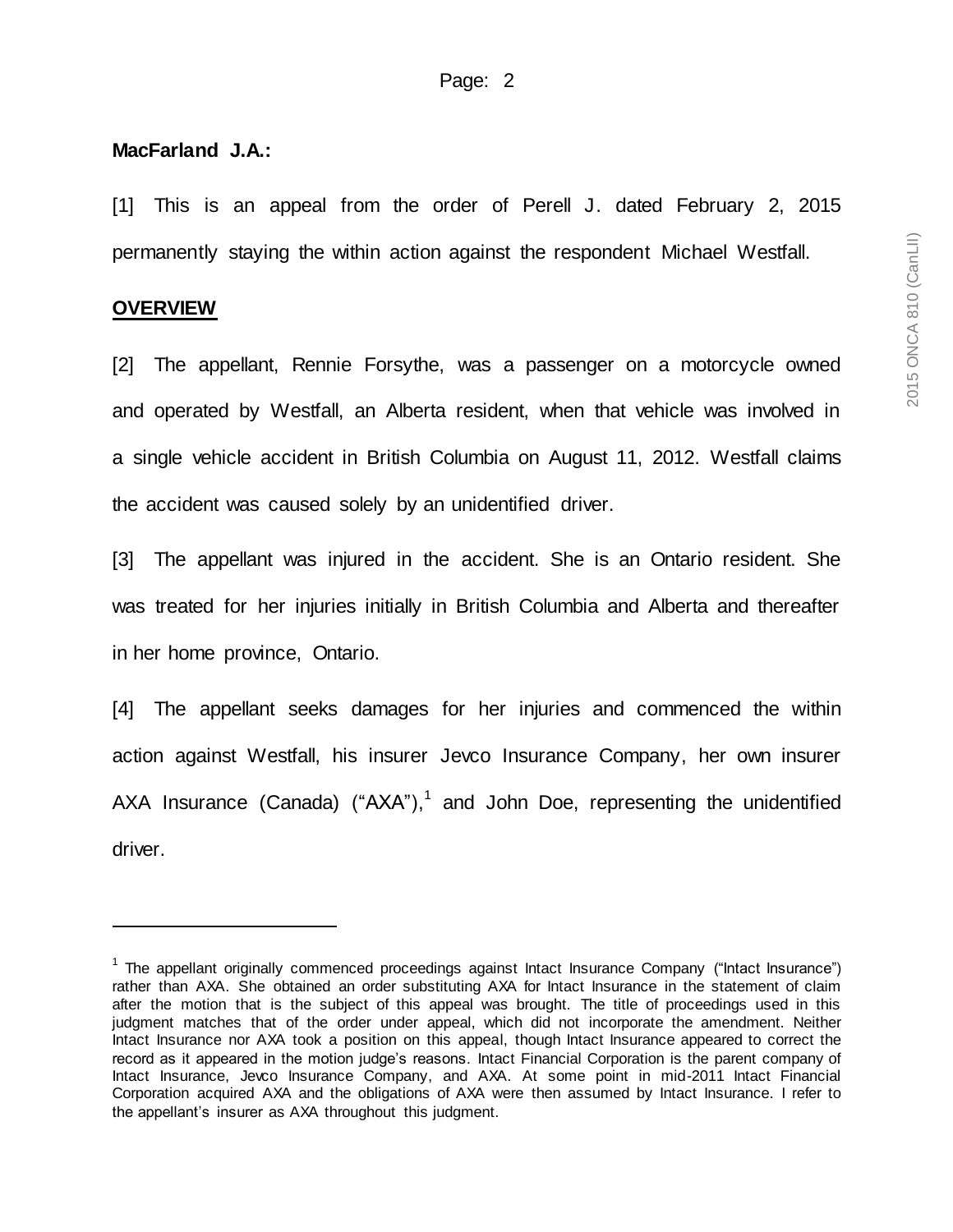[5] Westfall moved to have the action against him stayed on the basis that the Ontario court lacked jurisdiction over him. The motion judge agreed with Westfall's position on the basis that there was not a real and substantial connection between the matter, the parties, and Ontario. He followed this court's decision in *Tamminga v. Tamminga*, 2014 ONCA 478, 120 O.R. (3d) 671, and held that the appellant's Ontario automobile insurance policy was not a factor that satisfied the real and substantial connection test.

[6] Forsythe appealed that decision to this court. Her argument at its heart is that this court's decision in *Tamminga* was wrongly decided and should be overturned. For this reason, the appeal was heard by a five-judge panel. At the conclusion of the appellant's and the intervener's oral arguments, the court advised counsel that it did not need to hear from Westfall and that the appeal was dismissed for reasons that would follow. These are those reasons.

#### **FACTS**

#### **The accident**

[7] On August 11, 2012, Westfall was driving his motorcycle near the City of Vernon, British Columbia. The appellant was a passenger. They were on a road trip to visit hot springs in the province. Westfall lost control of his motorcycle and there was an accident.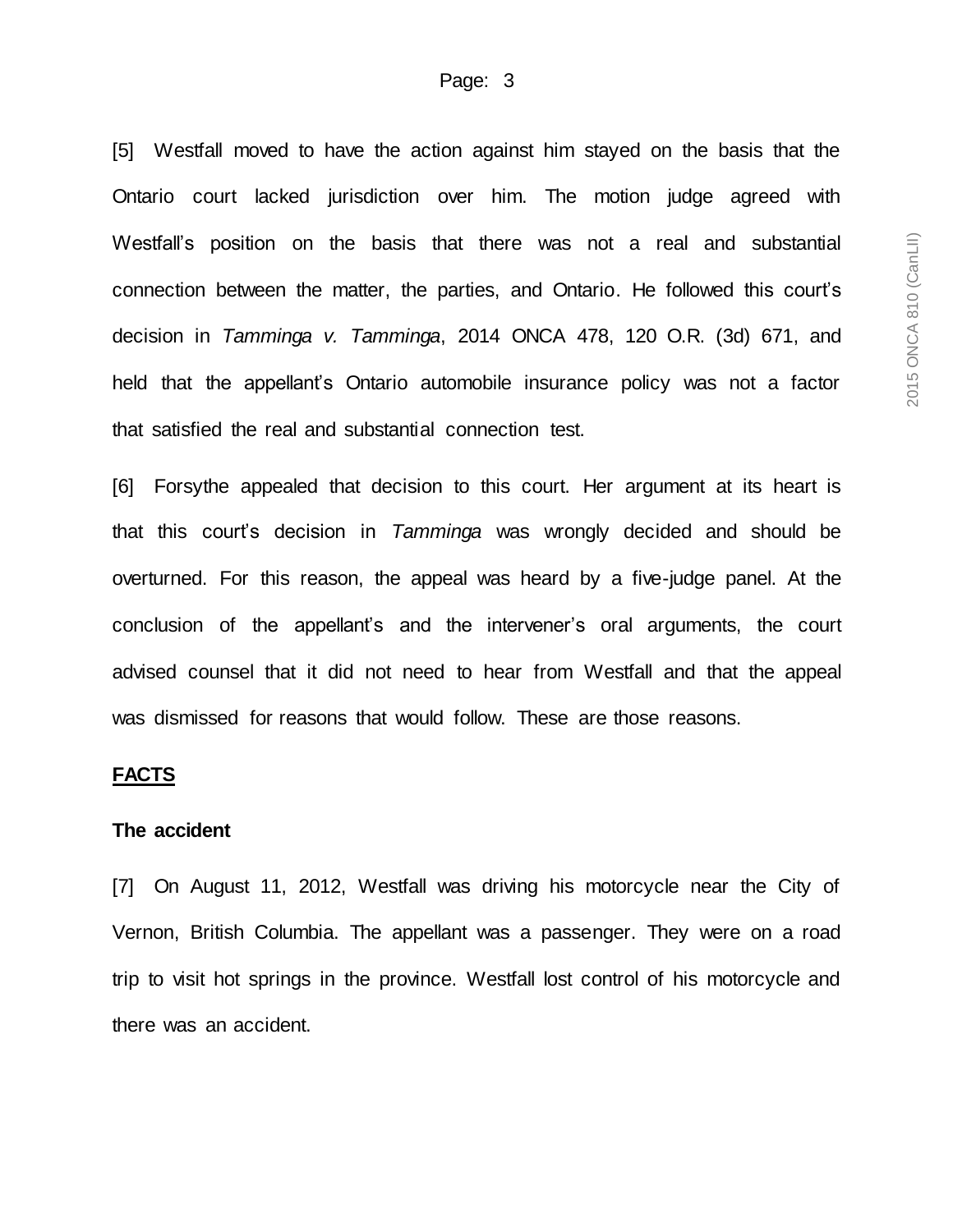[8] Both Westfall and the appellant were injured in the accident. She suffered a severe concussion and brain injury, as well as injuries to her back, head, left shoulder, left elbow and left bicep.

[9] In the within action, the appellant seeks damages for these injuries. In her statement of claim, she pleads that the accident was caused solely by an unidentified driver, John Doe, or that in the alternative, the accident was caused or contributed to by the negligence of Westfall.

[10] Westfall says that an unidentified vehicle crossed into his lane of traffic and caused the accident. There was no contact between the vehicles, but Westfall lost control of his motorcycle and the accident ensued. Westfall does not admit his negligence. He blames the unidentified driver.

#### **The insurance policies**

[11] At the time of the accident the appellant was insured under a standard automobile policy issued to her by AXA Ontario. Section 5 of that policy sets out the appellant's uninsured and unidentified automobile accident benefits coverage, including provisions respecting settlement of a claim thereunder. Section 5.6.3 provides that:

> The matter may be decided in a lawsuit brought against us by you or other insured persons in an Ontario Court. If so, we have the right to ask the court to decide who is legally responsible and the amount of compensation owing, unless another Ontario court has already done so in an action that was defended.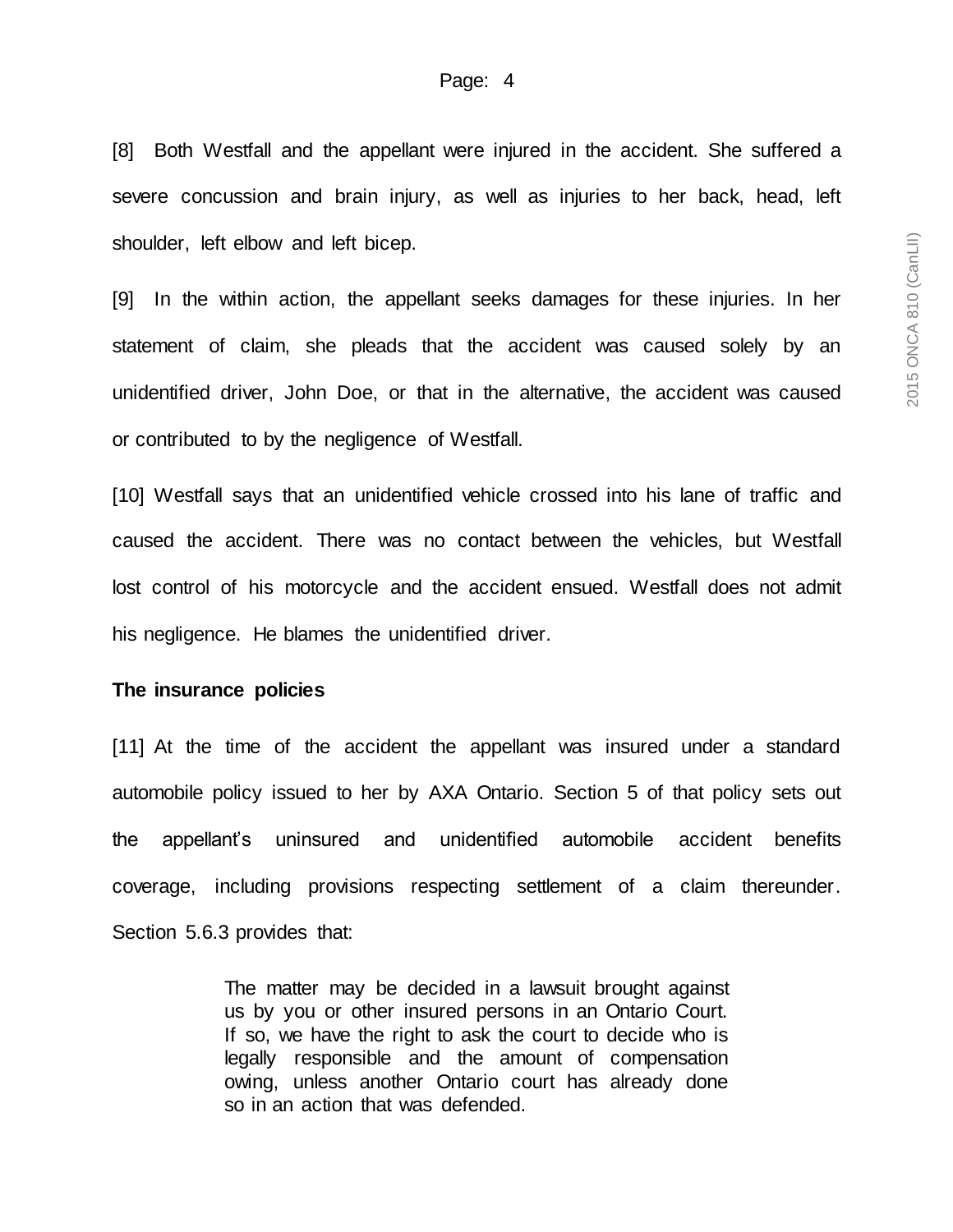[12] The "easy to read" language of this provision reflects s. 4(1) of *Uninsured Automobile Coverage*, R.R.O. 1990, Reg. 676 ("Regulation 676"), made under the *Insurance Act*, R.S.O. 1990, c. I.8, which states:

> The determination as to whether the person insured under the contract is legally entitled to recover damages and, if so entitled, the amount thereof shall be determined,

> > ...

(c) by a court of competent jurisdiction in Ontario in an action brought against the insurer by the person insured under the contract, and unless the determination has been previously made in a contested action by a court of competent jurisdiction in Ontario, the insurer may include in its defence the determination of liability and the amount thereof.

[13] Westfall was insured under a standard automobile policy issued by Jevco

Insurance Company in Alberta. For the purpose of accident benefits coverage

that policy defines an "unidentified automobile" as:

an automobile which causes bodily injury or death to an insured person arising out of physical contact of such automobile with the automobile of which the insured person is an occupant at the time of the accident, provided

> (a) the identity of either the owner or driver of such automobile cannot be ascertained … . [Emphasis added.]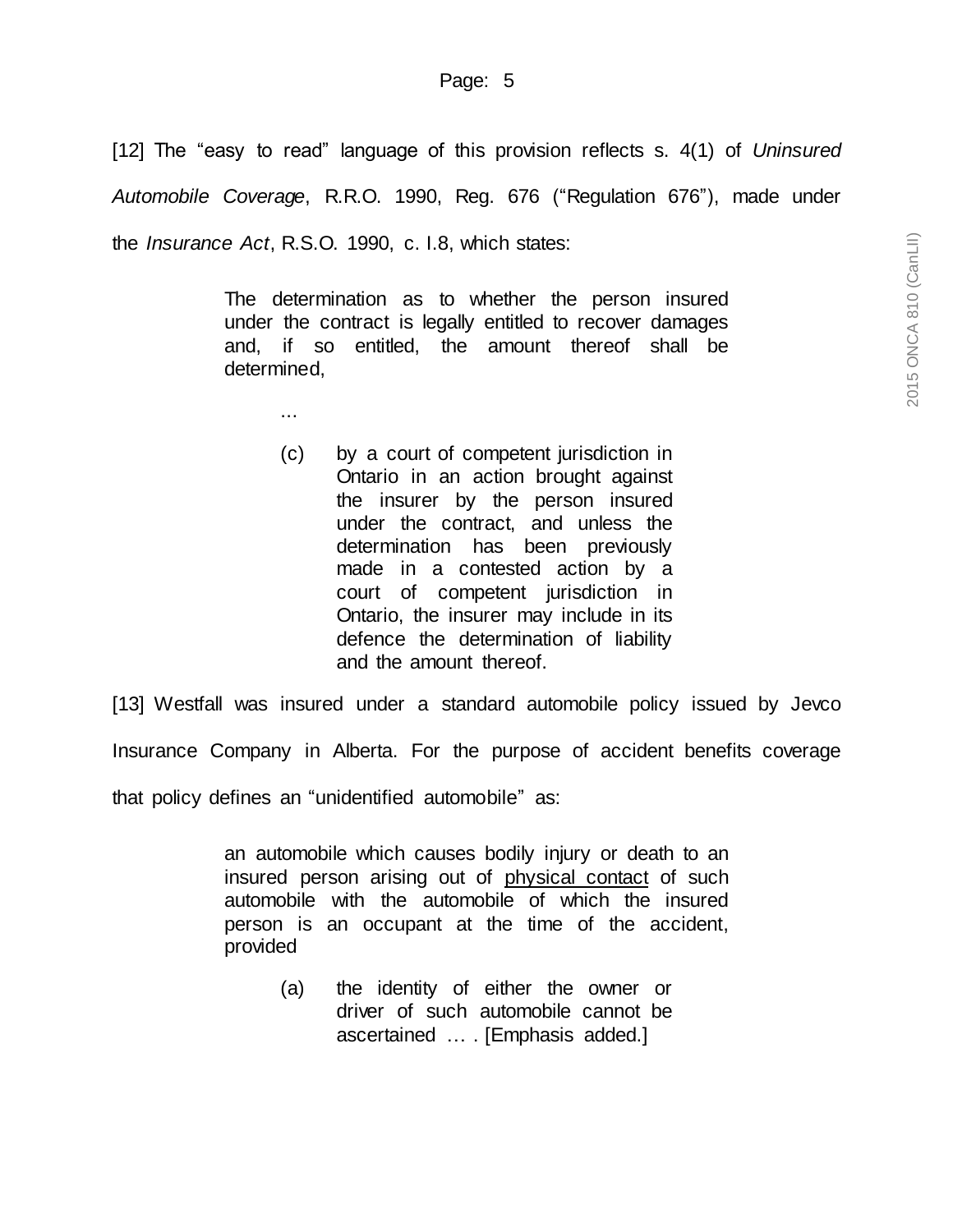[14] In other words, for Westfall's policy to provide coverage when an unidentified automobile is involved in an accident with his motorcycle, there must be contact between the two vehicles. There was no contact between Westfall's motorcycle and the unidentified automobile.

#### **THE DECISION BELOW**

[15] The motion judge outlined the appellant's and Westfall's insurance policies and noted the significance of the fact that no collision occurred in the accident. He explained that depending on whether Westfall is found culpable to any degree the appellant may or may not have a claim under her uninsured automobile coverage.

[16] For example, if Westfall is found blameless then he may be an uninsured driver for the purposes of the appellant's insurance policy. This is because Westfall's policy does not provide unidentified automobile coverage in the absence of "physical contact" between the unidentified automobile and Westfall's motorcycle. Conversely, if Westfall is found culpable to any degree, then he is an insured driver and there would be no need for the appellant to claim under her uninsured motorist coverage, though she might need underinsured coverage if Westfall's liability limits were insufficient to compensate her for her injuries.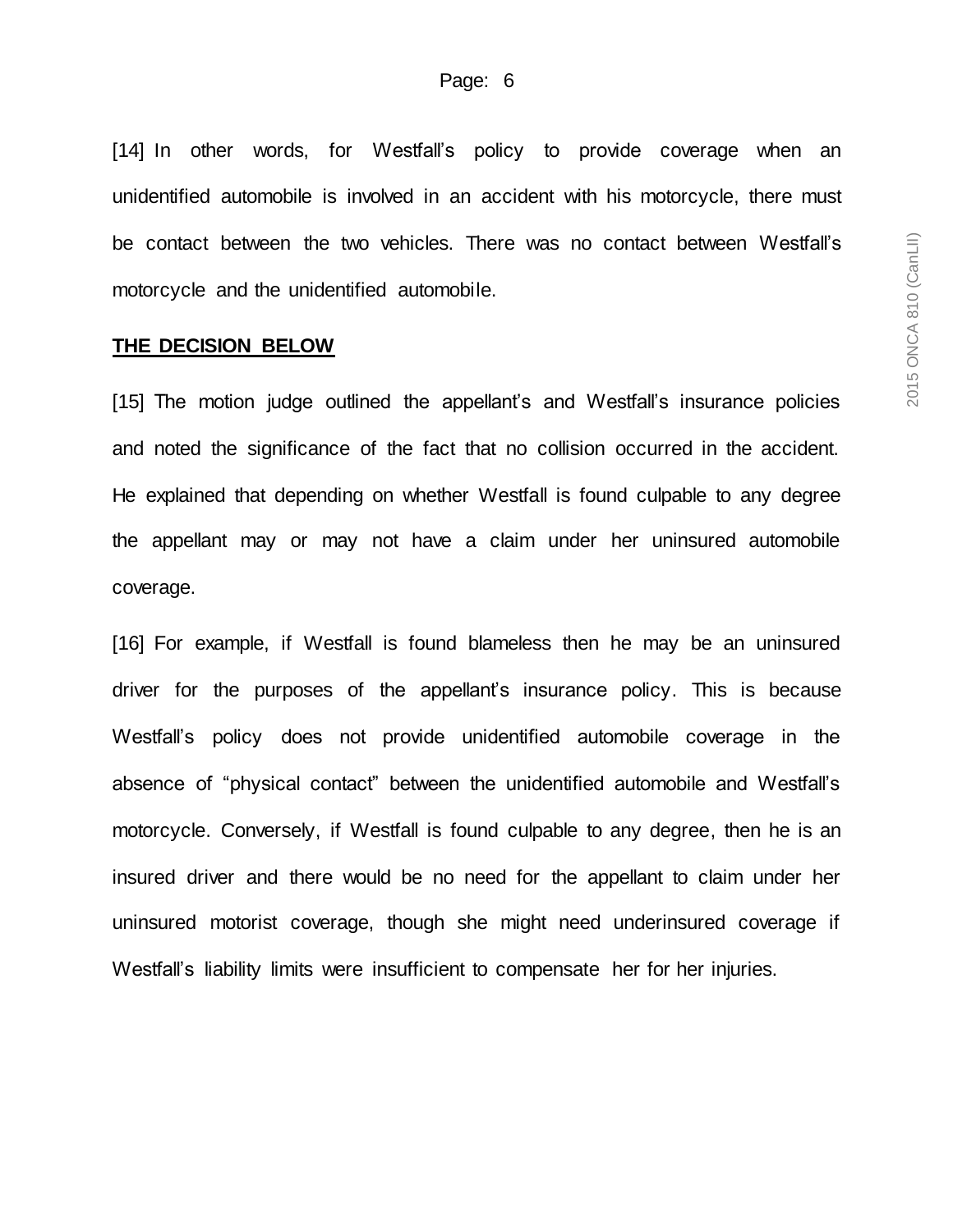[17] The motion judge noted the further complication that section 5.6.3 of the appellant's insurance policy requires that she sue in Ontario to determine whether she has coverage or not. Thus, in order to protect her claim from being statute-barred, the appellant commenced the within action and a second action in British Columbia against Westfall.

[18] With these background facts in mind, the appellant argued that the Ontario court had jurisdiction *simpliciter* over her claim against Westfall or that it should assume jurisdiction under the forum of necessity doctrine.

[19] The motion judge followed this court's decision in *Tamminga* and held that the appellant's Ontario automobile insurance policy was not a factor that satisfied the real and substantial connection test set out by the Supreme Court in *Club Resorts Ltd. v. Van Breda*, 2012 SCC 17, [2012] 1 S.C.R. 572. He refused to distinguish *Tamminga* on the basis that the claim in that case was speculative or contingent because, in his opinion, the appellant's claim under her automobile insurance policy also remains speculative and contingent.

[20] In respect of the forum of necessity doctrine, the motion judge explained that this narrow exception to the real and substantial connection test required the appellant to establish there was no other forum in which she could reasonably obtain access to justice. He concluded the test was not met, for reasons with which I fully agree and adopt later in this judgment.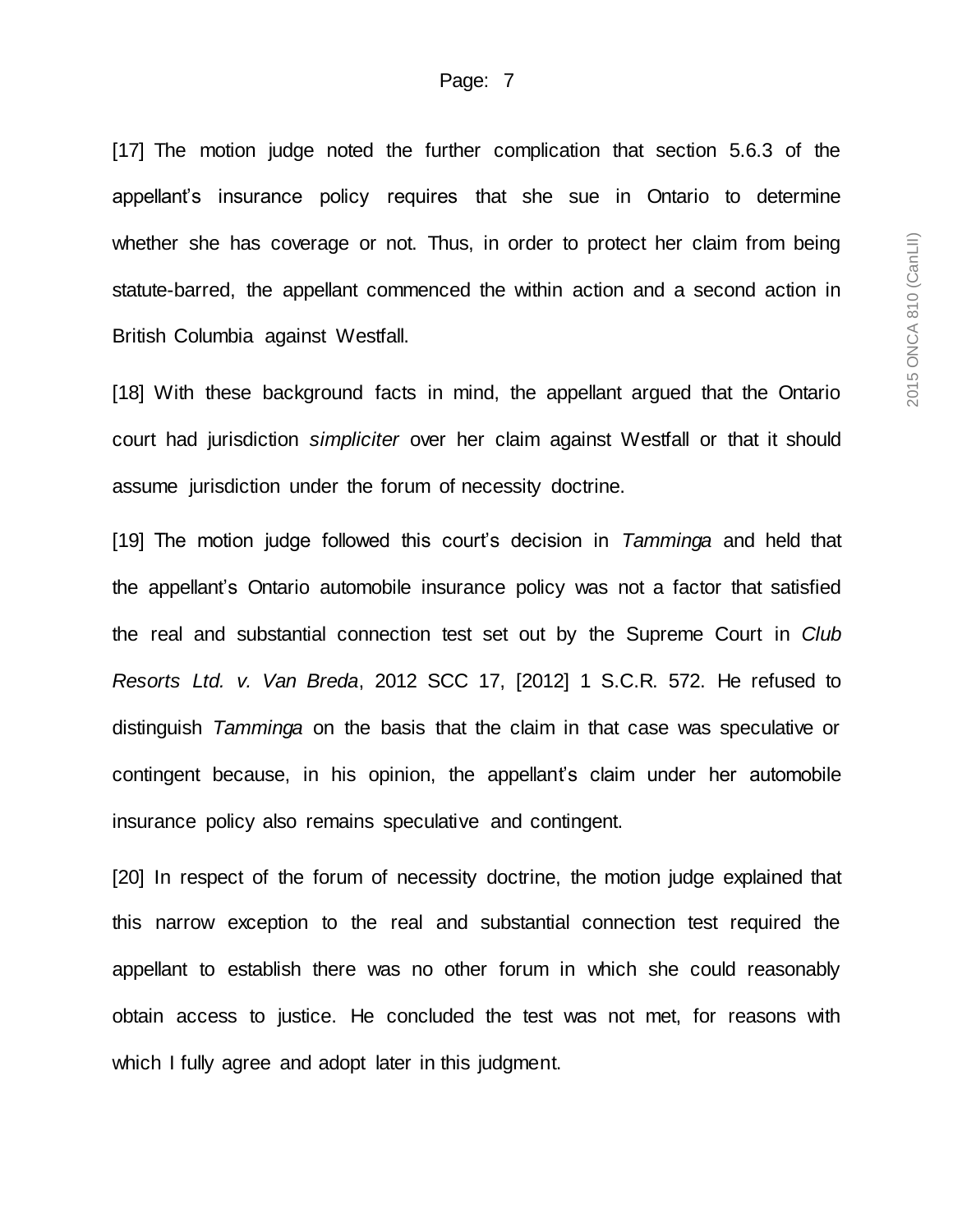## **ISSUES**

[21] This appeal raises the following issues:

- 1) Is the appellant's insurance contract a presumptive connecting factor that gives this court jurisdiction over the entire dispute, including her claim against Westfall? Should this court overrule or distinguish its decision *Tamminga*?
- 2) Should this court recognize a new presumptive connecting factor on the facts of this case?
- 3) Did the motion judge err by failing to extend the forum of necessity doctrine to the circumstances of this case?

### **ANALYSIS**

**Is the appellant's insurance contract a presumptive connecting factor that gives this court jurisdiction over the entire dispute? Should this court overrule or distinguish** *Tamminga***?**

[22] In a nutshell the appellant's argument is that because s. 4(1)(c) of Regulation 676 and her automobile insurance policy, issued to her in Ontario, require that an Ontario court determine issues of liability and damages, her policy is a presumptive connecting factor that satisfies the real and substantial connection test set out in *Van Breda* and gives this court jurisdiction over the entire dispute, including her claim against Westfall.

[23] Lebel J., writing for the court, set out four presumptive connecting factors in *Van Breda*, at para. 90: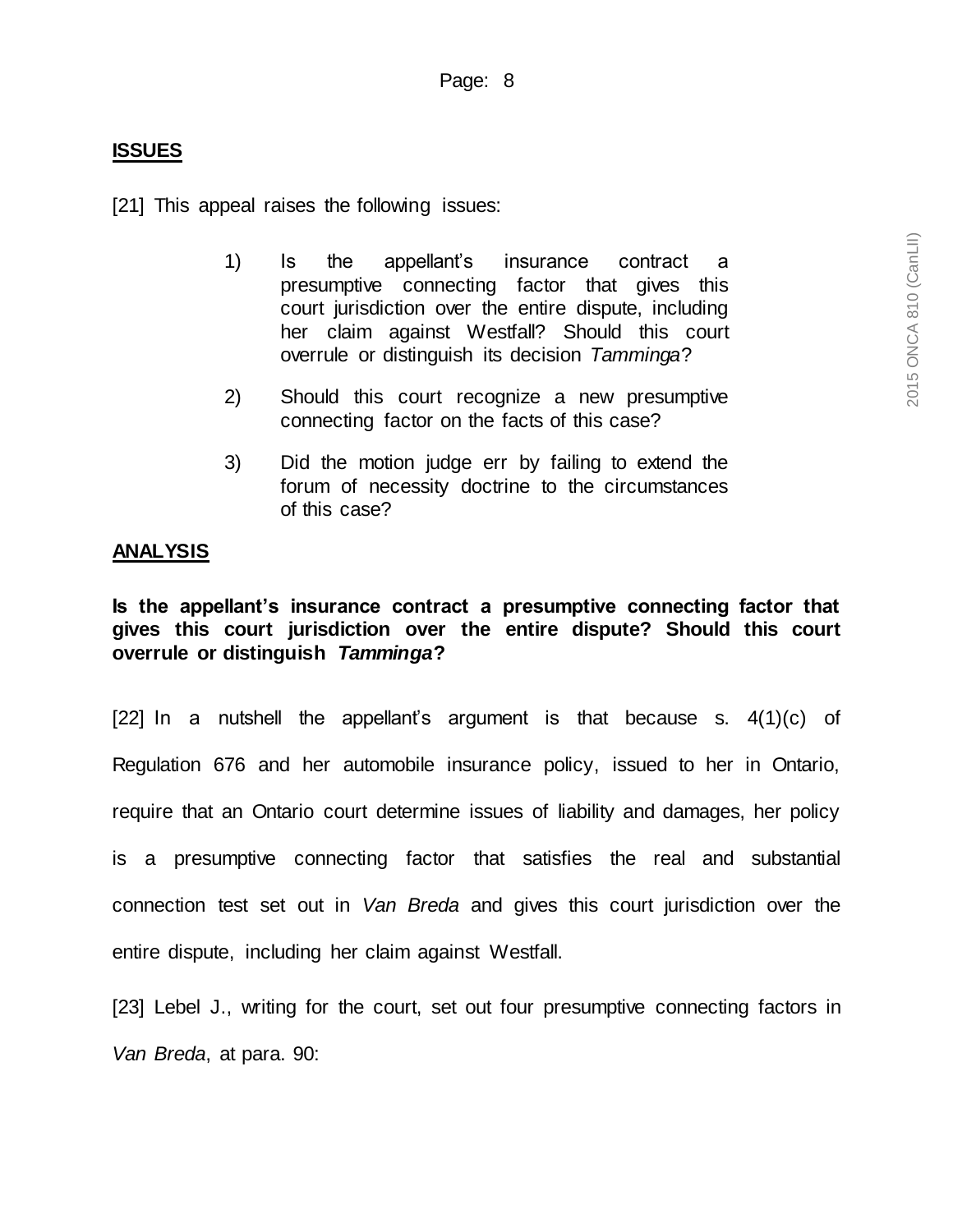[I]n a case concerning a tort, the following factors are presumptive connecting factors that, *prima facie*, entitle a court to assume jurisdiction over a dispute:

- (a) the defendant is domiciled or resident in the province;
- (b) the defendant carries on business in the province;
- (c) the tort was committed in the province; and
- (d) a contract connected with the dispute was made in the province.

[24] The appellant argues that her automobile insurance policy is a "contract connected with the dispute" and gives Ontario courts jurisdiction over part of the dispute because it requires her to sue her own insurer in Ontario. Moreover, Regulation 676 compels her to sue her insurer in Ontario. She then relies upon *Van Breda*, at para. 99, for the proposition that this court should assume jurisdiction over all aspects of her claim. At para. 99 of *Van Breda*, Lebel J. stated:

> I should add that it is possible for a case to sound both in contract and in tort or to invoke more than one tort. Would a court be limited to hearing the specific part of the case that can be directly connected with the jurisdiction? Such a rule would breach the principles of fairness and efficiency on which the assumption of jurisdiction is based. The purpose of the conflicts rules is to establish whether a real and substantial connection exists between the forum, the subject matter of the litigation and the defendant. If such a connection exists in respect of a factual and legal situation, the court must assume jurisdiction over all aspects of the case. The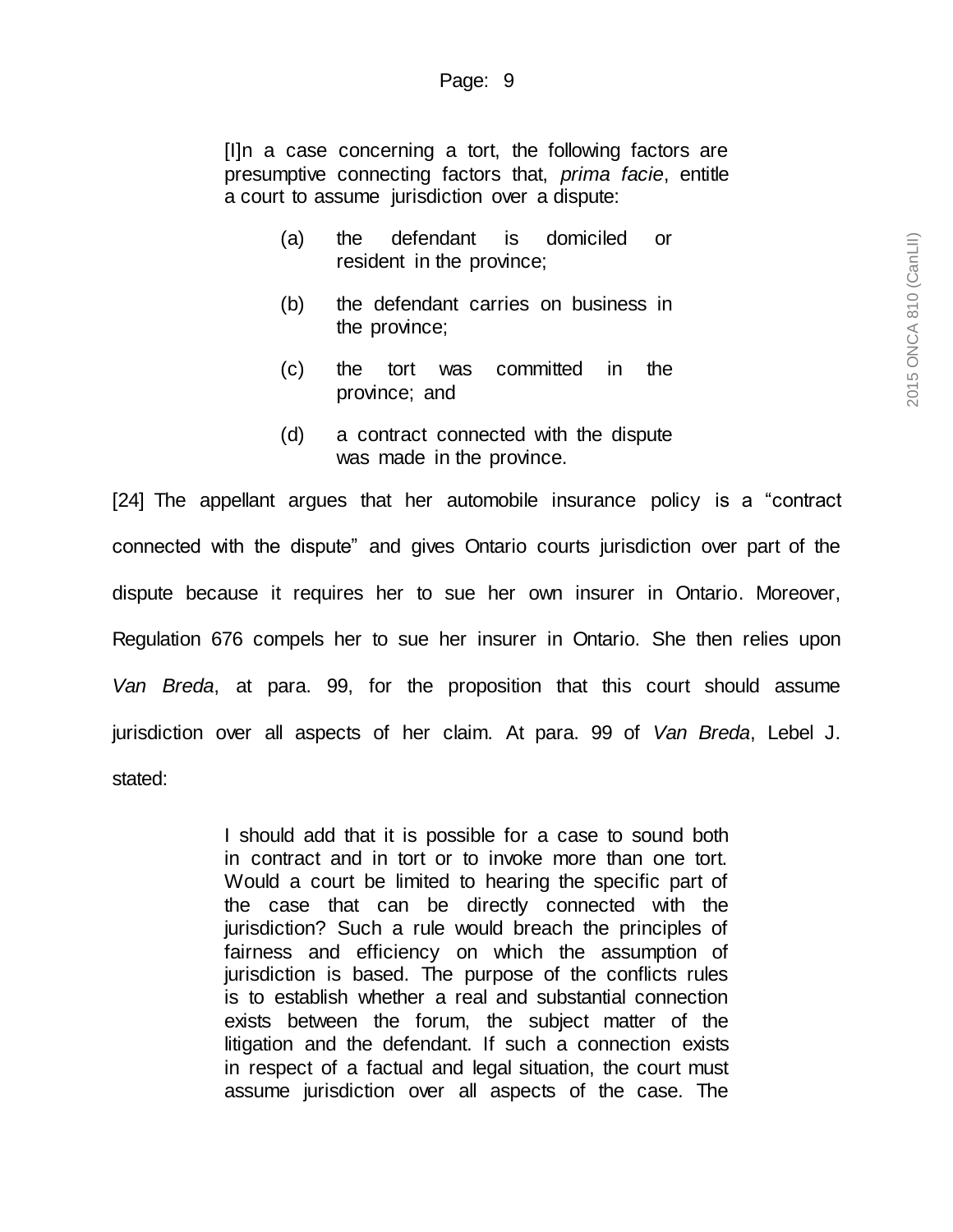plaintiff should not be obliged to litigate a tort claim in Manitoba and a related claim for restitution in Nova Scotia. That would be incompatible with any notion of fairness and efficiency.

[25] I do not accept this submission. The appellant sues Westfall in tort and in tort only. Absent the motorcycle collision she would have no claim against any of the named respondents including her own insurer. Her potential claim against her insurer arises as the result of a private contract between the appellant and her insurer AXA. Westfall is not a party to that contract, he is not a named insured under the provisions of that contract  $-$  in short, it has nothing to do with him.

[26] This same issue was squarely before this court in *Tamminga*, where Strathy

C.J.O. outlined the issues, at para. 1, as follows:

An Ontario resident was injured when she fell off a truck in Alberta. She commenced an action in the Ontario Superior Court of Justice against the owner and operator of the truck, who lives in Alberta, and a corporate co-owner of the truck, which is registered and carries on business in Alberta. She also sued her Ontario automobile insurer. The issue is whether her insurance contract is a sufficient "presumptive connecting factor" under [*Van Breda*] to give this court jurisdiction over the non-resident defendants. For the reasons that follow, I conclude that it is not and would dismiss this appeal … .

[27] Strathy C.J.O went on to explain, at paras. 25-26, that:

An automobile insurance contract "anticipates" accidents generally, but the tortfeasor will not be identifiable in advance. Unlike the contract in *Van Breda*, there is nothing that connects the appellant's insurance contract to the respondents. They are not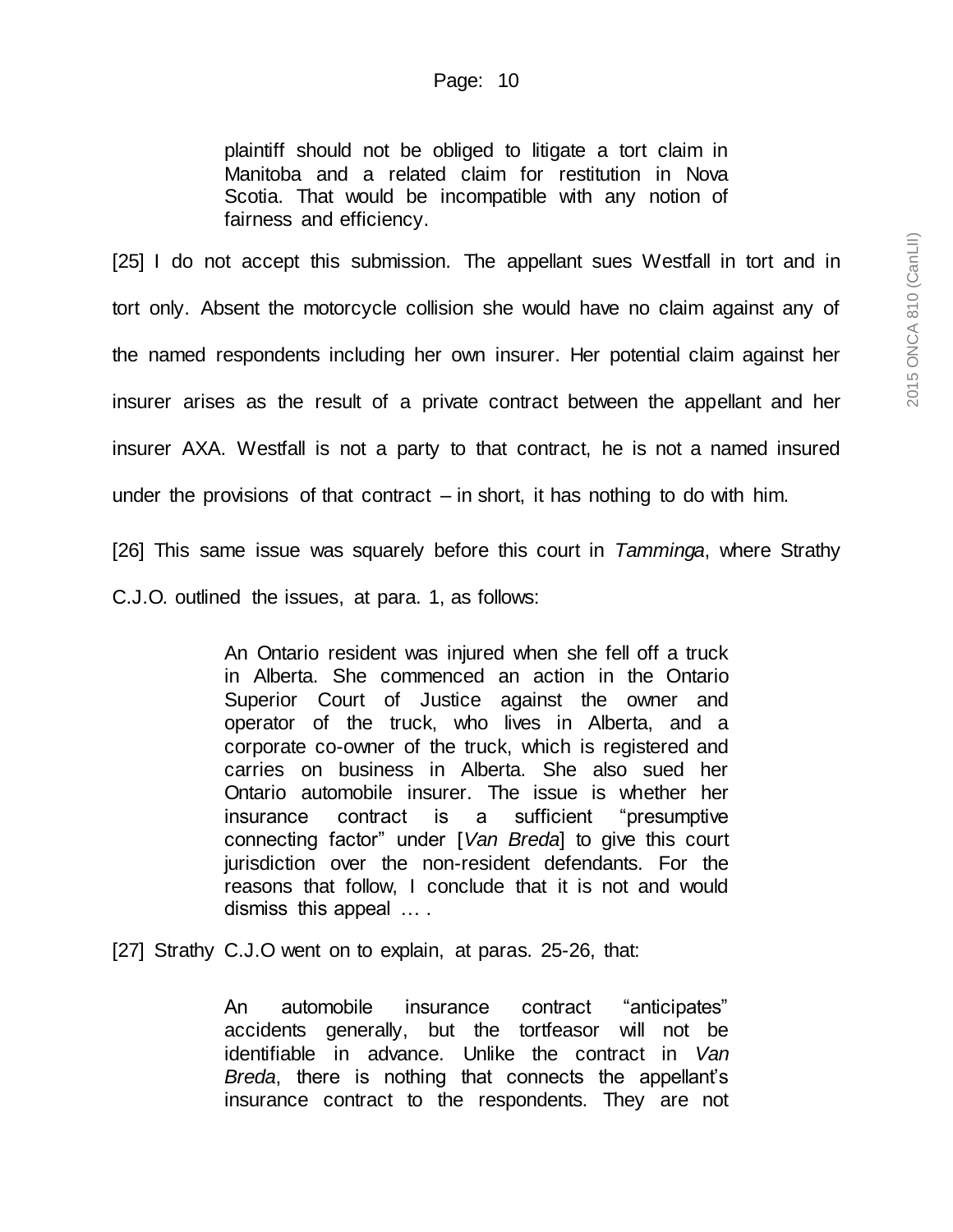parties to or beneficiaries of the contract. The appellant was not visiting the farm in Alberta for any reason related to the contract. The connection between the insurance policy and the dispute only arises in the aftermath of the tort and its application is conditional on the outcome of the appellant's claim against the tortfeasors.

In a word, there is no nexus between the insurance contract and the respondents.

[28] These words are apt and apply directly to the facts of this case.

[29] The appellant submits, however, that three factors distinguish her claim from

*Tamminga* and prior related cases which have come to the same conclusion.

[30] First, she says her claims against AXA are not contingent on the outcome of any litigation against Westfall. On this basis she submits that Strathy C.J.O.'s statement in *Tamminga*, at paras. 25-26, is inconsistent with prior cases in which this court has held that a plaintiff has a direct right of action against his or her insurer under uninsured automobile coverage.

[31] The law is clear that the appellant has a direct claim against her own insurer and is entitled to pursue that claim, if she wishes, independently of her claim against Westfall: *Somersall v. Friedman*, 2002 SCC 59, [2002] 3 S.C.R. 109; *Johnson v. Wunderlich* (1986), 57 O.R. (2d) 600, 1986 CanLII 2618 (C.A.). This court's decisions in *Tamminga* and earlier cases such as *Gajraj v. DeBernardo* (2002), 60 O.R. (3d) 68, 2002 CanLII 44959 (C.A.) do not hold otherwise. In *Tamminga*, Strathy C.J.O expressly noted, at para. 6, that the motion judge's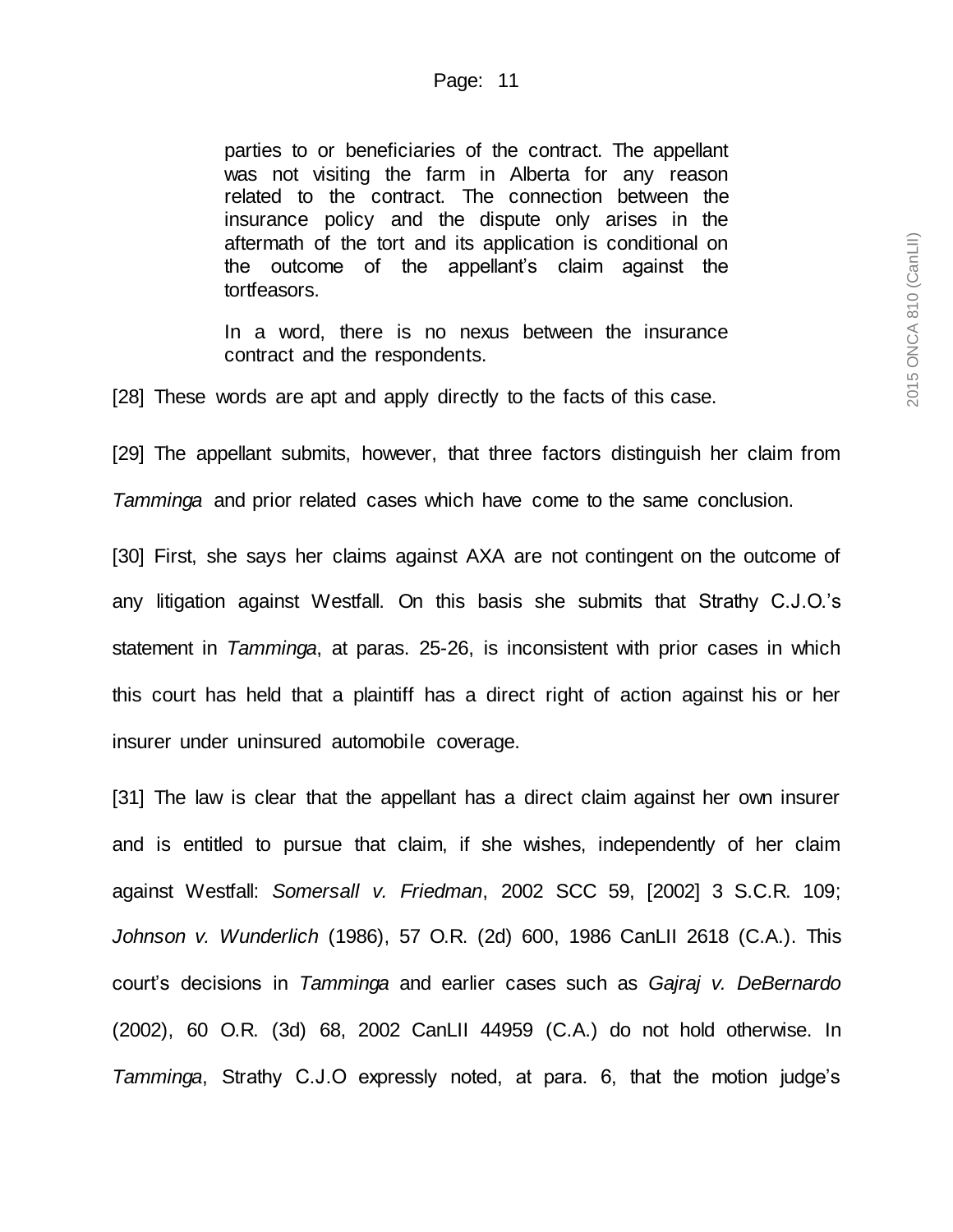decision, which this court upheld on appeal, was based in part on the fact that the plaintiff had a direct right of action against her insurer without having to join the extra-provincial defendants.

[32] *Tamminga* stands for the proposition that a contract between a plaintiff and her insurer is not a presumptive connecting factor that would give an Ontario court jurisdiction over a claim against an extra-provincial defendant. Strathy C.J.O., at para. 27, noted that this conclusion was consistent with Sharpe J.A.'s conclusion in *Gajraj*, at para. 20, that "[j]urisdiction over claims against extraprovincial defendants should not be bootstrapped by such a secondary and contingent claim against a provincial defendant." These cases do not interfere with the appellant's right to pursue a claim against her insurer in Ontario.

[33] Furthermore, there was no error in the motion judge's finding that the appellant's claim against her insurer is speculative or contingent. For example, if a British Columbia court finds Westfall culpable to any degree, then the appellant may recover all her damages against him and no longer needs to proceed with the claim against AXA. The claim in *Tamminga* was similarly speculative because the extra-provincial defendants had not provided any information concerning their insurance coverage. It was therefore uncertain whether the plaintiff's Ontario insurer would be required to provide uninsured or underinsured coverage.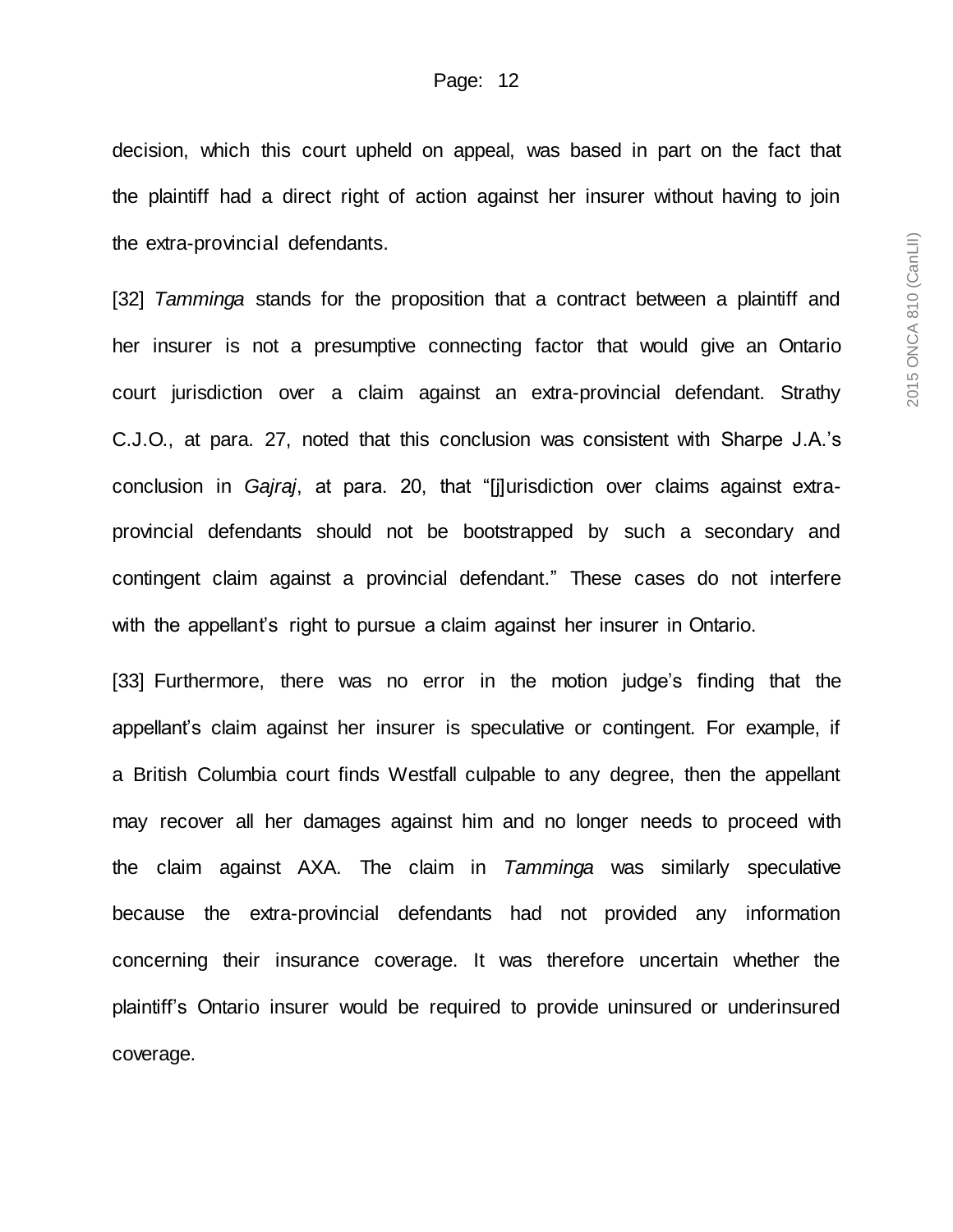[34] Second, the appellant submits that *Tamminga* is distinguishable because her claim involves an unidentified driver as opposed to an uninsured or underinsured driver.

[35] I see no principled basis upon which to distinguish among underinsured, uninsured and unidentified drivers. The principles set out in *Tamminga* are equally applicable to all three types of coverage under a plaintiff's Ontario insurance policy. Indeed, the appellant's insurance policy deals with both uninsured and unidentified coverage in the same way and makes no distinction between the two.

[36] Section 5 of the appellant's insurance policy deals with unidentified coverage under the title "Uninsured Automobile Coverage". Section 5.1.3 of the policy defines "unidentified automobile" as one "whose owner or driver cannot be determined." Section 5.2.1 of the policy, respecting claims by the appellant or other insured persons for bodily injury, states:

> We will pay any amounts you or other insured persons have a legal right to recover as damages from the owner or driver of an uninsured or unidentified automobile for bodily injury resulting from an accident involving an automobile, up to the limits in this Section. [Emphasis added.]

[37] I see no reason to distinguish *Tamminga* on this basis.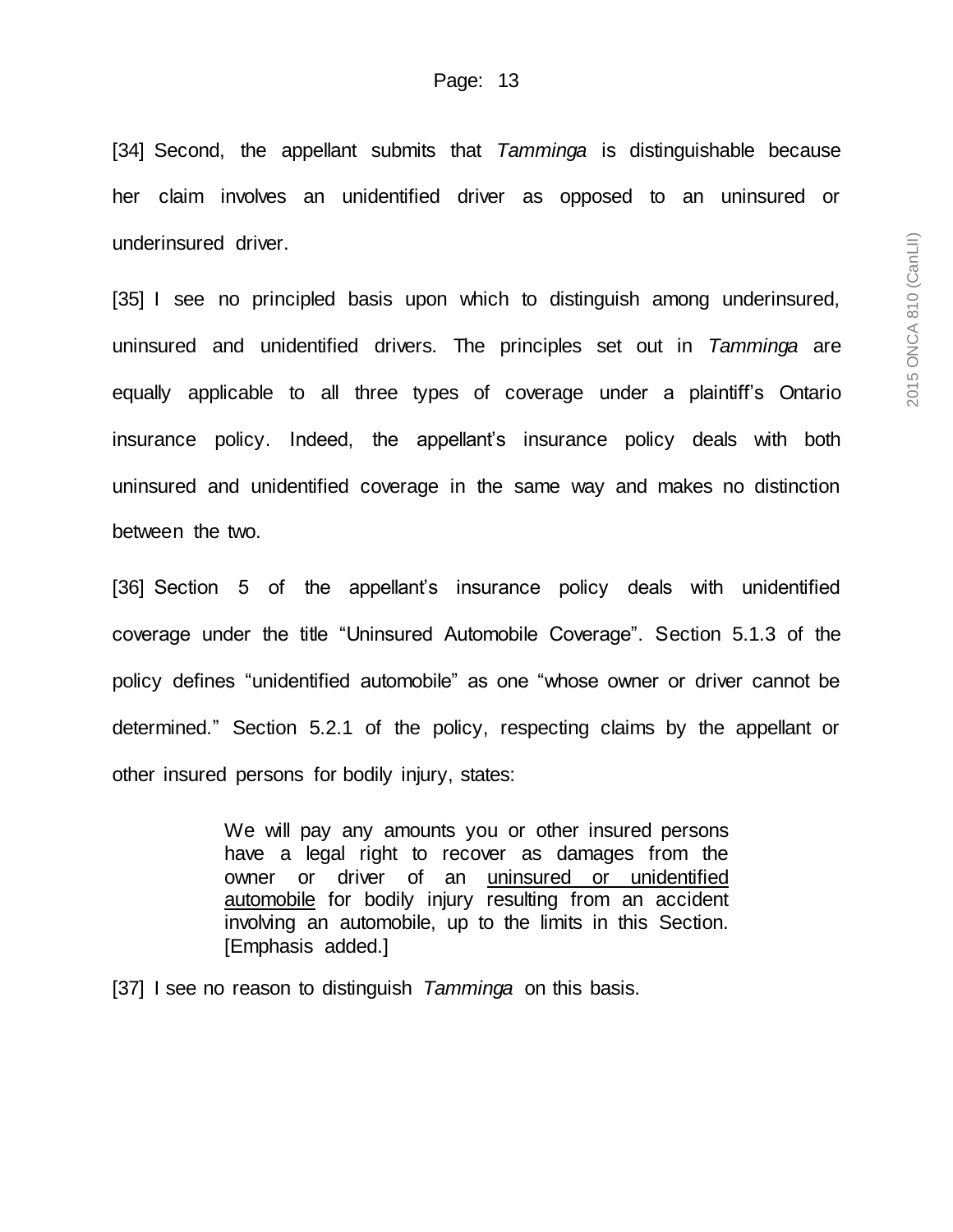[38] Third, the appellant submits that this court in *Tamminga* did not consider s. 4(1)(c) of Regulation 676, which requires that she litigate her claim against AXA in Ontario, and that if it had, the result in that case would have been different.

[39] In Ontario, motor vehicle policies of insurance are highly regulated pursuant to various provisions of the *Insurance Act*. For example, s. 227 of the Act provides that the Superintendent of Financial Services must approve the form of certain documents, including automobile insurance policies, endorsements or renewals. Under s. 227(5) the Superintendent may also approve the form of standard policies in conformity with the automobile insurance provisions in Part IV of the Act.

[40] Moreover, statutory conditions which are prescribed by regulation are deemed to form a part of every policy of automobile insurance: s. 234(1). Section 4(1)(c) of Regulation 676 is no different from any other provision that is required to be part of an automobile insurance contract in Ontario.

[41] The fact remains, however, that whatever the terms of the contract are between the appellant and her insurer, the contract has nothing to do with Westfall nor with the accident. Westfall is not a party to the contract. The contract did not cause or increase the likelihood of the accident. The specific accident was never contemplated by the parties when the contract was entered into.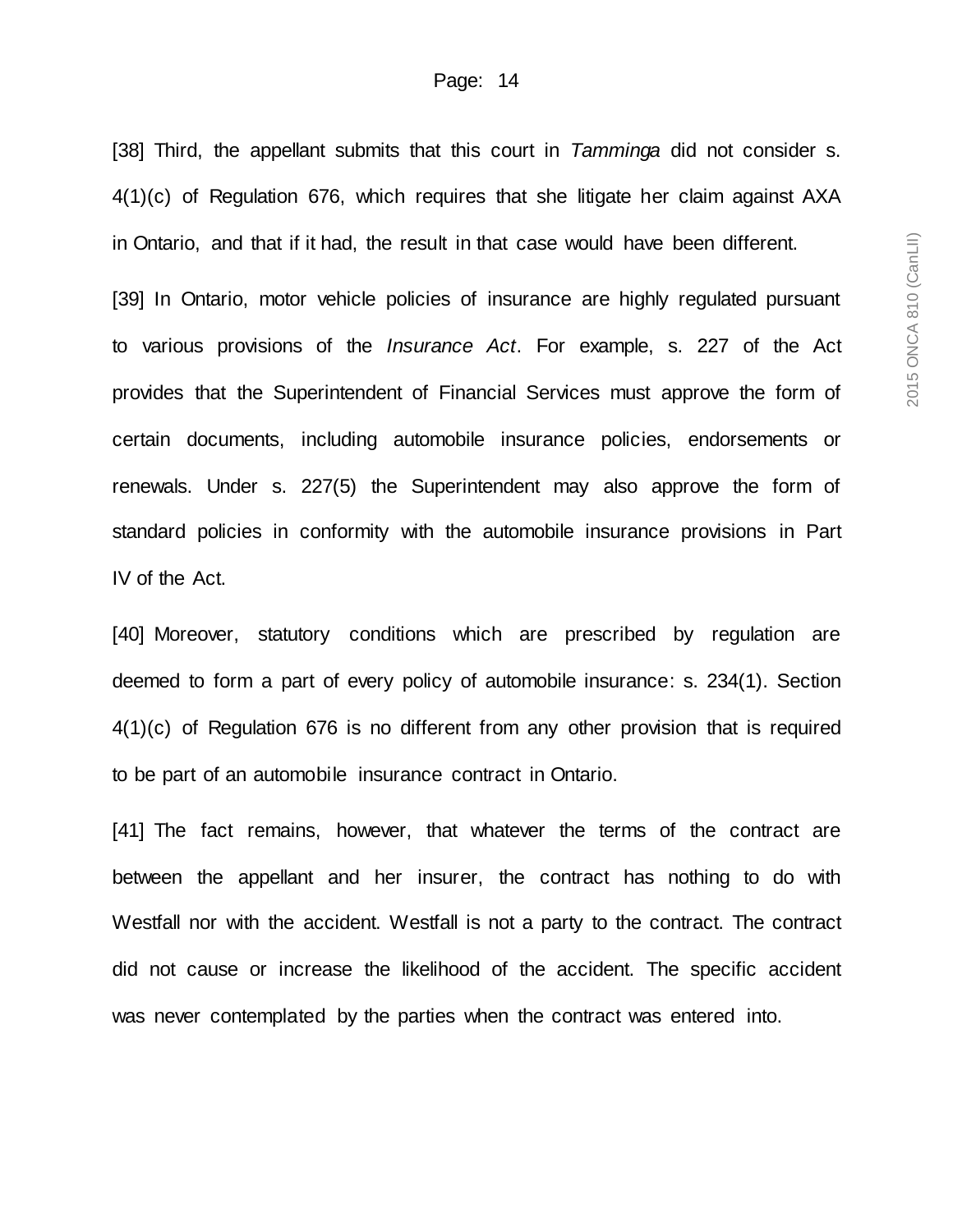[42] Whether the contractual term that mirrors s.  $4(1)(c)$  of Regulation 676 is prescribed by statute or not, it remains a term of the contract between the appellant and her insurer and it has nothing to do with Westfall – over whom the appellant seeks to establish jurisdiction. The fact that a contractual term is prescribed by statute makes no difference.

[43] This very point was considered by this court in *Gajraj*, at para. 19. Sharpe J.A. summarized the plaintiff's argument, with explicit reference to Regulation 676, as follows:

> Pursuant to s. 4 of Regulation 676 – Uninsured Automobile Coverage, R.R.O. 1990, liability and damages are to be determined by agreement of the parties, by arbitration, or by "a court of competent jurisdiction in Ontario". The plaintiffs submit that since the action against Allstate must proceed in Ontario, jurisdiction should be assumed against the New York defendants to avoid a multiplicity of proceedings.

[44] This is the very argument advanced here.

[45] In *Gajraj*, at para. 20, Sharpe J.A. concluded that:

the core of the claim is against the New York defendants and the claim against the Ontario defendant is entirely secondary and contingent. Jurisdiction over claims against extra-provincial defendants should not be bootstrapped by such a secondary and contingent claim against a provincial defendant.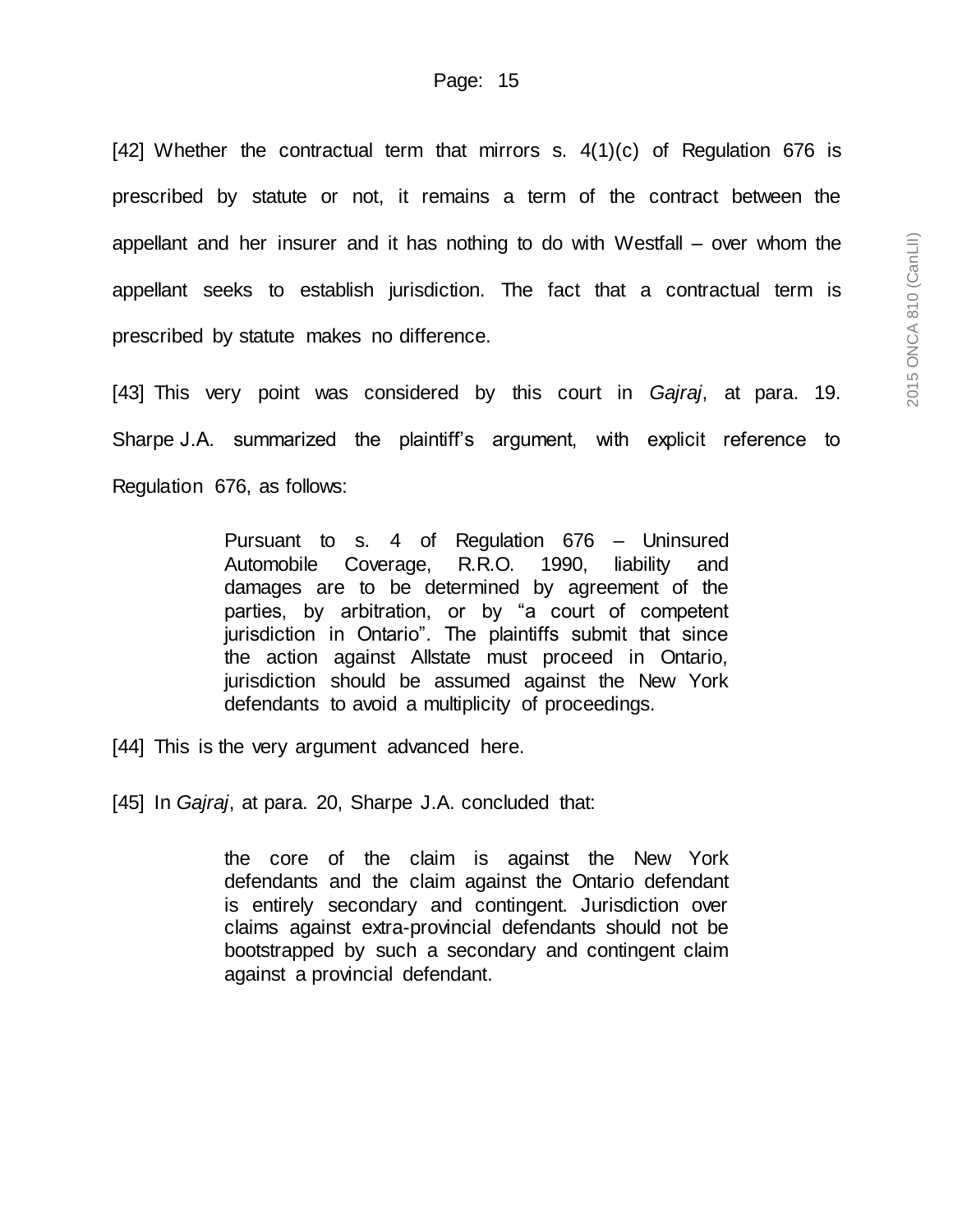[46] Furthermore, acceding to the appellant's argument by giving presumptive effect to an insurance contract that mirrors a legislative jurisdictional requirement would expand the jurisdiction of Ontario courts beyond the boundaries contemplated by *Van Breda*.

[47] Accordingly I do not accept the appellant's submission. This court in *Tamminga*, at para. 27, stated its decision was consistent with Sharpe J.A.'s conclusion in *Gajraj*. Strathy C.J.O quoted the above paragraph in full. In both cases this court was aware that the plaintiffs were required to litigate claims against their insurers in Ontario.

#### **Should this court recognize a new presumptive connecting factor?**

[48] The intervener and appellant argue that if the appellant cannot meet any of the four presumptive connecting factors set out in *Van Breda*, this court should recognize a new presumptive connecting factor. They say this factor should be based on the appellant's insurance contract, the regulatory requirement, the fact that she resides in Ontario, that she sustained damages in Ontario, and that she is required to bring suit in two jurisdictions, which may give rise to inconsistent verdicts. They submit that recognizing a new presumptive connecting factor in the circumstances would be consistent with the values of order, fairness, efficiency, and comity.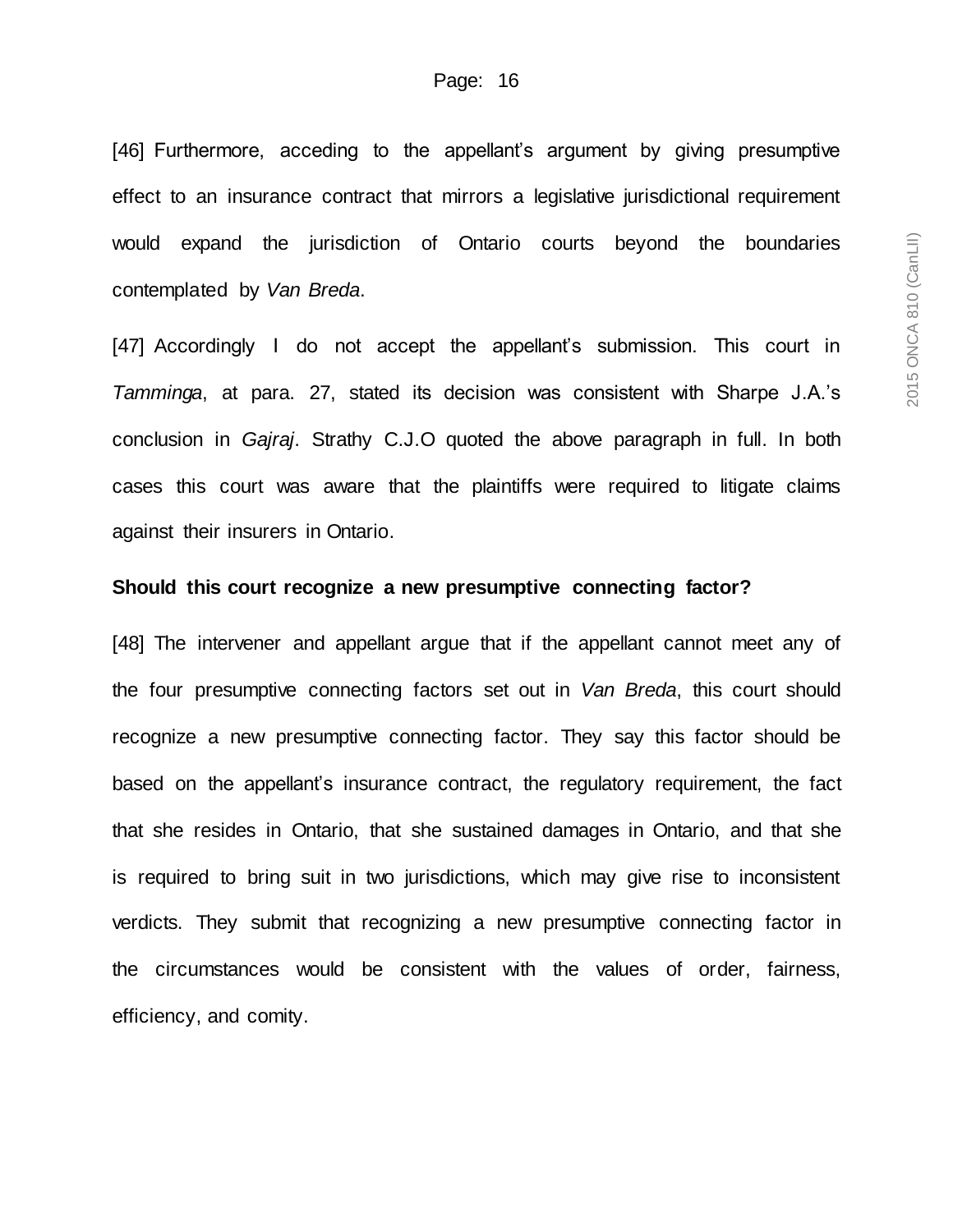[49] In my view these are not factors that go to jurisdiction *simpliciter*. They may well be appropriate in a *forum non conveniens* argument but they do not establish jurisdiction.

[50] As Lebel J. noted in *Van Breda*:

[82] Jurisdiction must — irrespective of the question of forum of necessity, which I will not discuss here — be established primarily on the basis of objective factors that connect the legal situation or the subject matter of the litigation with the forum. … Abstract concerns for order, efficiency or fairness in the system are no substitute for connecting factors that give rise to a "real and substantial" connection for the purposes of the law of conflicts.

…

[89] The use of damage sustained as a connecting factor may raise difficult issues. ... The problem with accepting unreservedly that if damage is sustained at a particular place, the claim presumptively falls within the jurisdiction of the courts of the place, is that this risks sweeping into that jurisdiction claims that have only a limited relationship with the forum. An injury may happen in one place, but the pain and inconvenience resulting from it might be felt in another country and later in a third one. As a result, presumptive effect cannot be accorded to this connecting factor.

[51] There is no basis on which the facts of this case could establish a new presumptive connecting factor. And the court must be cautious not to confuse jurisdiction *simpliciter* and the doctrine of *forum non conveniens*. They are distinct concepts. As Lebel J. noted in *Van Breda*, at para. 101, "*[f]*o*rum non*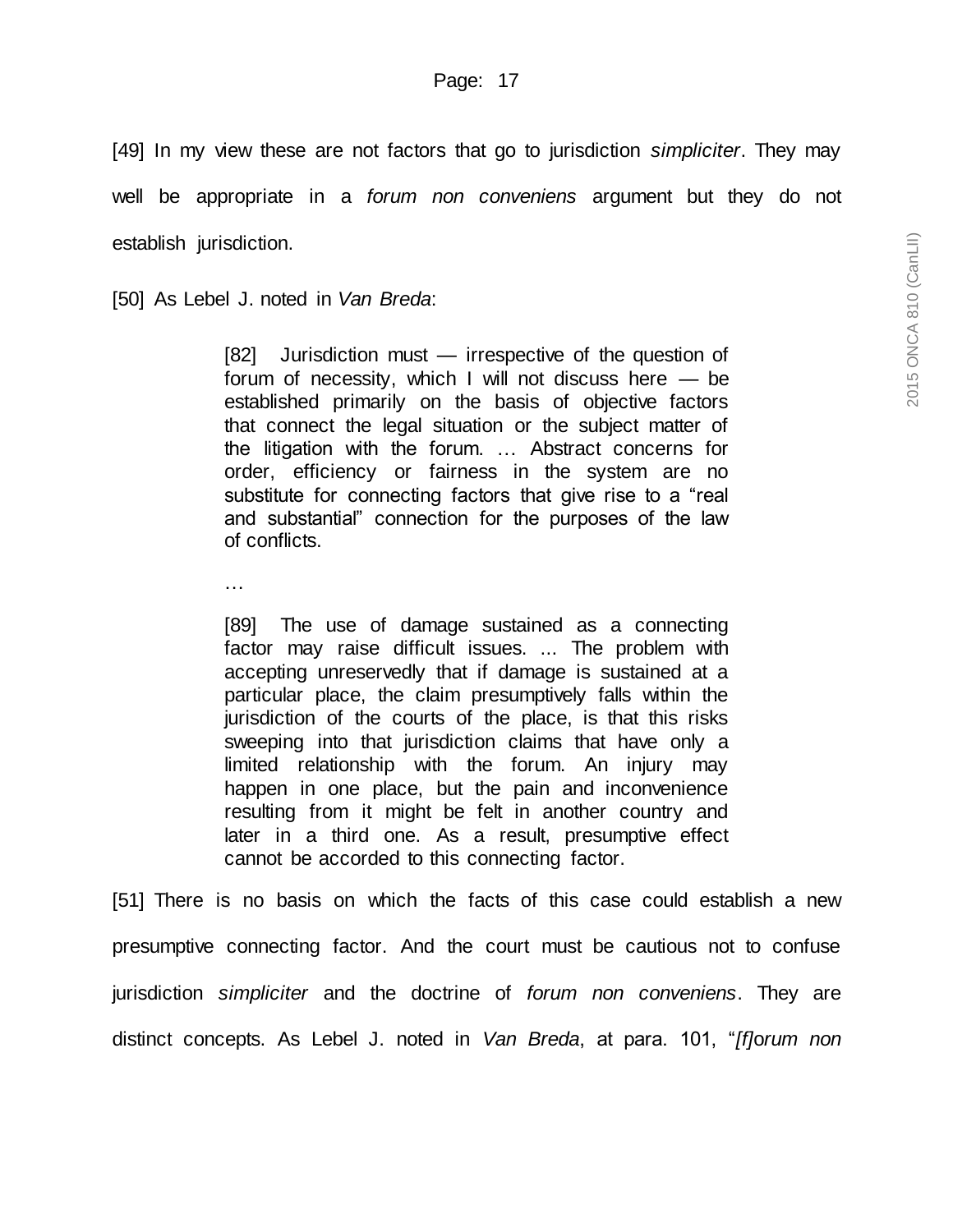*conveniens* comes into play when jurisdiction is established. It has no relevance to the jurisdictional analysis itself."

#### **Is Ontario the forum of necessity?**

[52] Finally, the appellant argues that an Ontario court should assume jurisdiction on the basis of the forum of necessity doctrine. She says that Ontario should assume jurisdiction to avoid a multiplicity of proceedings and the potential for inconsistent judgments in Ontario and British Columbia. In her view, the only practical approach is for one court to hear all matters relating to liability and damages.

[53] I do not accept this submission. The forum of necessity doctrine is available in extraordinary and exceptional circumstances. For Ontario to accept jurisdiction as the "forum of necessity" the appellant must establish that there is no other forum in which she can reasonably seek relief: *West Van Inc. v. Daisley*, 2014 ONCA 232, 119 O.R. (3d) 481, at para. 20, leave to appeal refused, [2014] S.C.C.A. No. 236.

[54] The appellant has failed to establish that she cannot reasonably seek relief elsewhere. She can, and has, pursued a claim against Westfall in British Columbia. She may also continue her claim against AXA in Ontario.

[55] In respect of this submission, I agree with and adopt the motion judge's reasons, at paras. 27-29: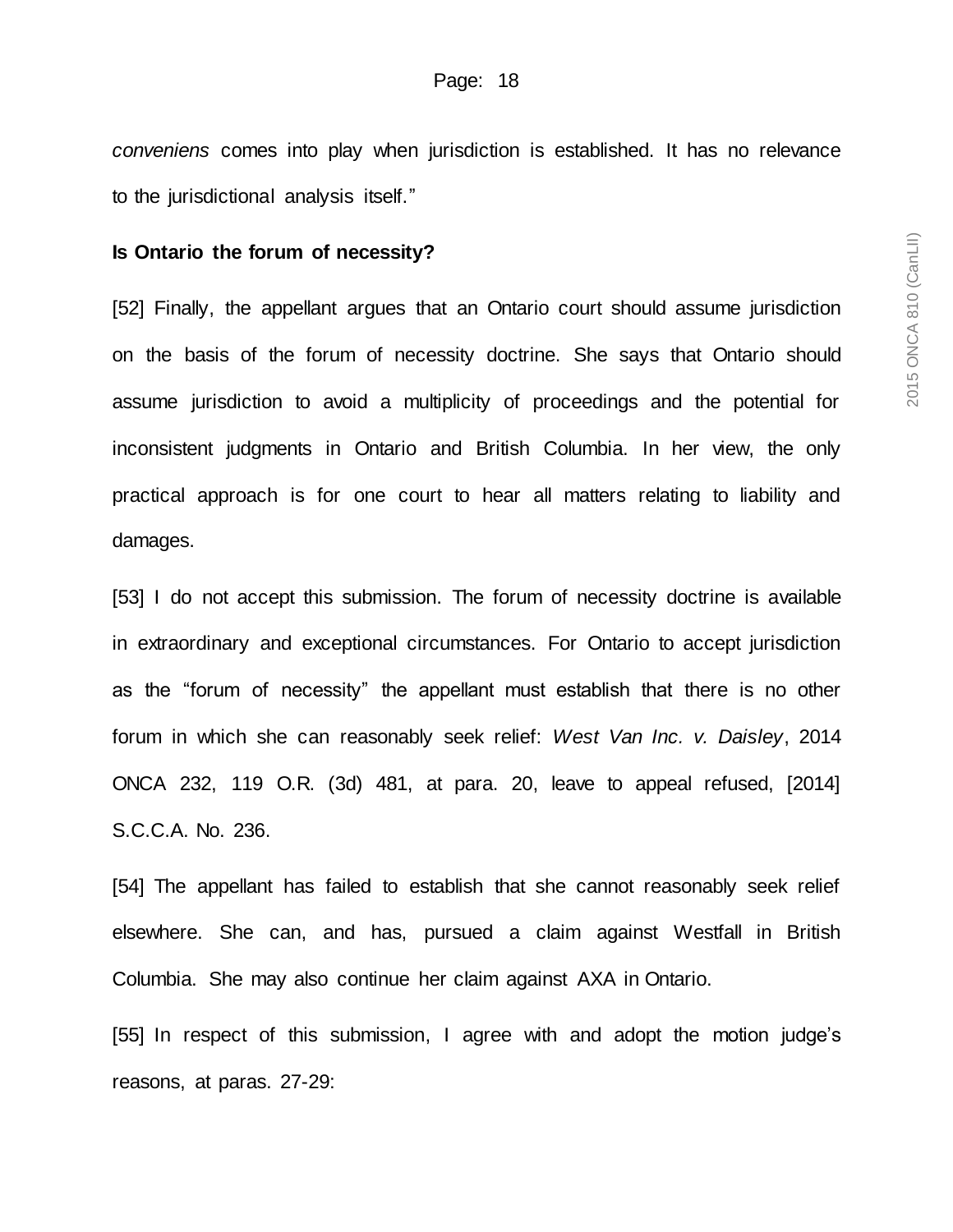I see no room for the operation of the forum of necessity doctrine. This doctrine is an exception to the real and substantial connection test that recognizes that there will be extraordinarily and exceptional cases where the need to ensure access to justice will justify the domestic court's assumption of jurisdiction: *West Van Inc. v. Daisley*, 2014 ONCA 232 (CanLII) at paras. 17 -38; *Van Breda v. Village Resorts Ltd.*, 2010 ONCA 84 (CanLII), [2010] O.J. No. 402 (Ont. C.A.) at para. 100, affd. S.C.C. (*sub nom. Club Resorts Ltd. v. Van Breda*), *supra* .

The exception is very narrow, and the plaintiff must establish that there is no other forum in which he or she reasonably could obtain access to justice: *Bouzari v. Bahremani*, [2011] O.J. No. 5009 (S.C.J.). Typically, the doctrine is unavailable because of its high bar, and its availability has been rejected in numerous cases: *West Van Inc. v. Daisley, supra*; *Van Kessel v. Orsulak*, 2010 ONSC 619; *Elfarnawani v. International Olympic Committee*, 2011 ONSC 6784 (CanLII); *Mitchell v. Jeckovich*, *supra*. The doctrine is reserved for exceptional cases such as where there has been a breakdown in diplomatic or commercial relations with the foreign state or where the plaintiff would be exposed to a risk of serious physical harm if the matter was litigated in the foreign court.

There is no chance in the immediate case that Ms. Forsythe will be denied access to justice. She remains free to sue in Ontario to enforce her claim against Intact after, or even before, she obtains access to justice for her claim against Mr. Westfall in British Columbia. It may be inconvenient that she is denied one -stop access to justice, but there is no room here for the forum of necessity doctrine.